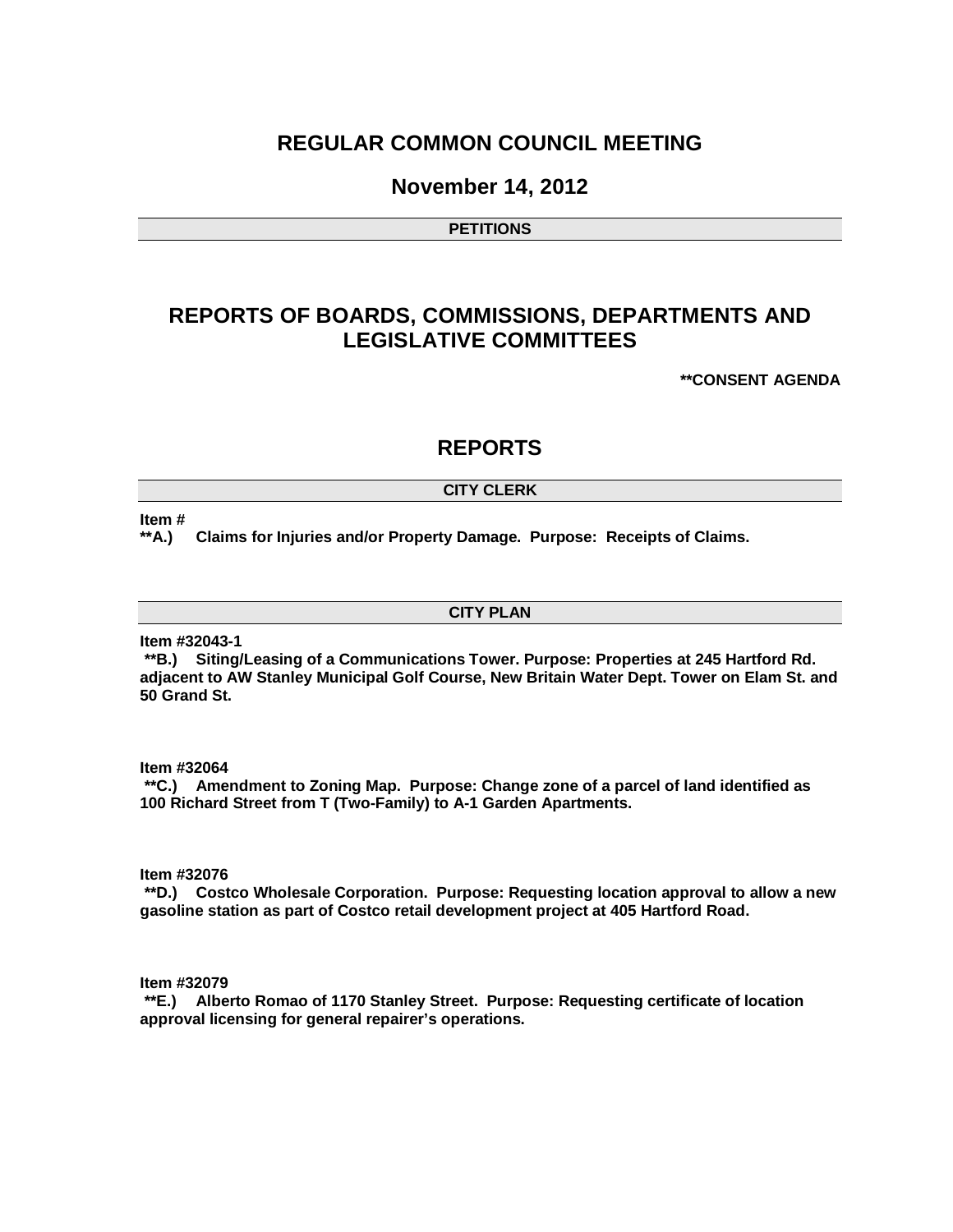### **FINANCE DEPARTMENT**

### **Item #**

**\*\*F.) Line Item Transfers within a department's budget for period July 1, 2012 through November 6, 2012. Purpose: Transferred monies from one line item to another within their departmental budget.**

### **FINANCE/PURCHASING DIVISION**

### **Item #**

**\*\*G.) Cooperative Purchasing. Purpose: New Commercial Mower and Mower Grooming Blades for an existing Greens Mower for Parks and Recreation Department, Stanley Golf Course.**

### **Item #**

**\*\*H.) Cooperative Purchasing. Purpose: Rifle and Pistol Ammunition for Police Department.**

**Item # \*\*I.) Emergency Purchase Order. Purpose: Boiler Repairs at Filter Plant Management for Water Department.**

### **Item #**

**\*\*J.) Emergency Purchase Order. Purpose: Purchase of a Patrol Dog for Police Department.**

### **Item #**

**\*\*K.) Sole Source. Purpose: Smoke Grenades, Door Lock Breachers and Riot Control Spray for Police Department.**

### **Item #**

**\*\*L.) Sole Source. Purpose: Marking Cartridges for Police Department.**

### **Item #**

**\*\*M.) Sole Source. Purpose: Taser Cartridges and Batteries for Police Department.**